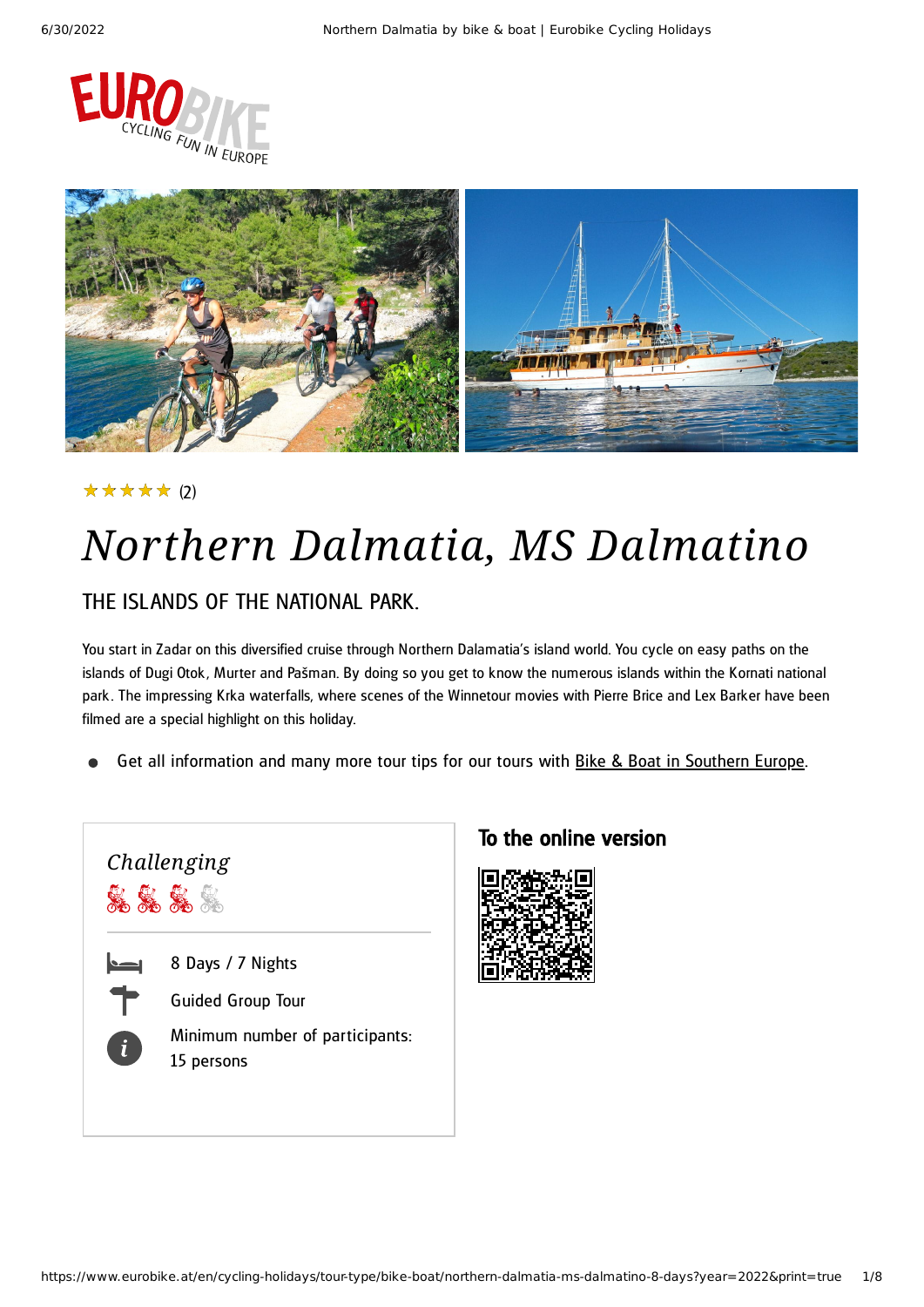DAY 1

DAY  $\overline{\phantom{0}}$ 

DAY 3

DAY 4

# *Itinerary*

*[Arrival](#page-1-0) to Zadar* - *Vir island* approx. 30 km

<span id="page-1-0"></span>You can embark the boat between 11:30am and 1pm in Zadar harbour, where the bikes are awaiting you on your motor glider. A welcome briefing will be carried out by your tour representative and there will be a welcome drink and a get together of crew and guests. After a snack you take your bikes to get to know the Riviera of Zadar.

From Zadar you will cycle via Kožino, Petrcane and Zaton to Nin. You will then cross a bridge to Vir, which is located on Vir island.

*Vir island - Molat island - [Zverinac](#page-1-1) island* approx. 20 km

<span id="page-1-1"></span>In the morning you can relax on the boat whilst it takes you to Molat island. In Molat you begin your bike ride to Zapuntel and back . In the afternoon, you get back on board and travel to Zverinac island.

## *[Zverinac](#page-1-2) island - Dugi Otok island* approx. 30 km

<span id="page-1-2"></span>Today starts with a boat ride to Božava on Otok island. There you will go on a bike ride to the Veli Rat lighthouse. You then continue further to Brbinj via Verunić, Božava and Dragove. By boat you then travel to Rava harbour on Rava island.

*Dugi Otok island - [Kornati](#page-1-3) islands* - Šibenik approx. 20 km

<span id="page-1-3"></span>Today the boat takes you to Sali on Dugi Otok island. Bike tour to the Telašćica nature park and then back to Sali. By boat, you then head towards the Kornati islands national park . After 4 -5 hours, you will arrive in Šibenik .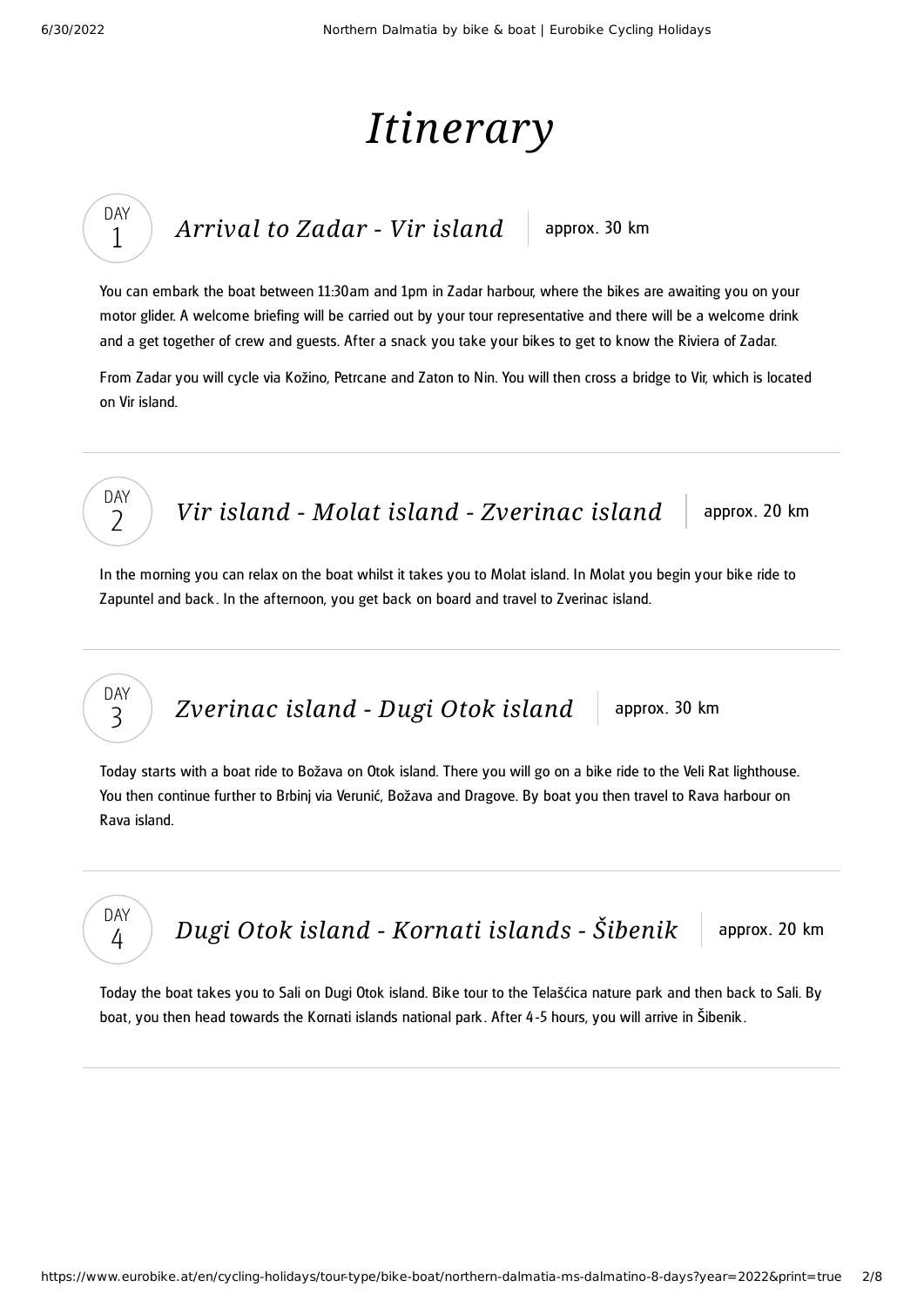

## *Šibenik - Krka [national](#page-2-0) park - Vodice* approx. 20 km

<span id="page-2-0"></span>Boat trip on the Krka river to Skradin. Your bike tour to the famous Krka waterfalls starts here. You then return to Skradin where you rejoin the boat and get taken to Martinska harbour. From there, you cycle to Vodice where you will stay overnight.



*Vodice* - *[Murter](#page-2-1) island* approx. 35 km

<span id="page-2-1"></span>You start the day with a great bike ride! You get to explore an area of coastline, which has lots of islands located just off the coast. It doesn't take long to arrive at the "Okit" view point. You will continue to Tisno via Tribunj and Sovlje. You cycle across a bridge to Murter island and from there you cycle to Podvrške bay via Lovišća, Plitka Vala, Betina and Murter.



### *Murter island - [Pašman](#page-2-2) island - Ugljan island - Zadar* approx. 30 km

<span id="page-2-2"></span>Whilst eating breakfast on board, you travel to Tkon on Pašman island. You then get on your bike and cycle via Pašman, Neviđane, Dobropoljana

and Ždrelac to the bridge that connects Pašman and Ugljan islands. Then continue via Kali to Preko. In the afternoon the boat will take you back to Zadar and on the way it will stop so that you can enjoy a last opportunity to go for a swim.



## *[Departure](#page-2-3)*

<span id="page-2-3"></span>After breakfast it is time to disembark . You then make your own journey home or use the transfer to the airport.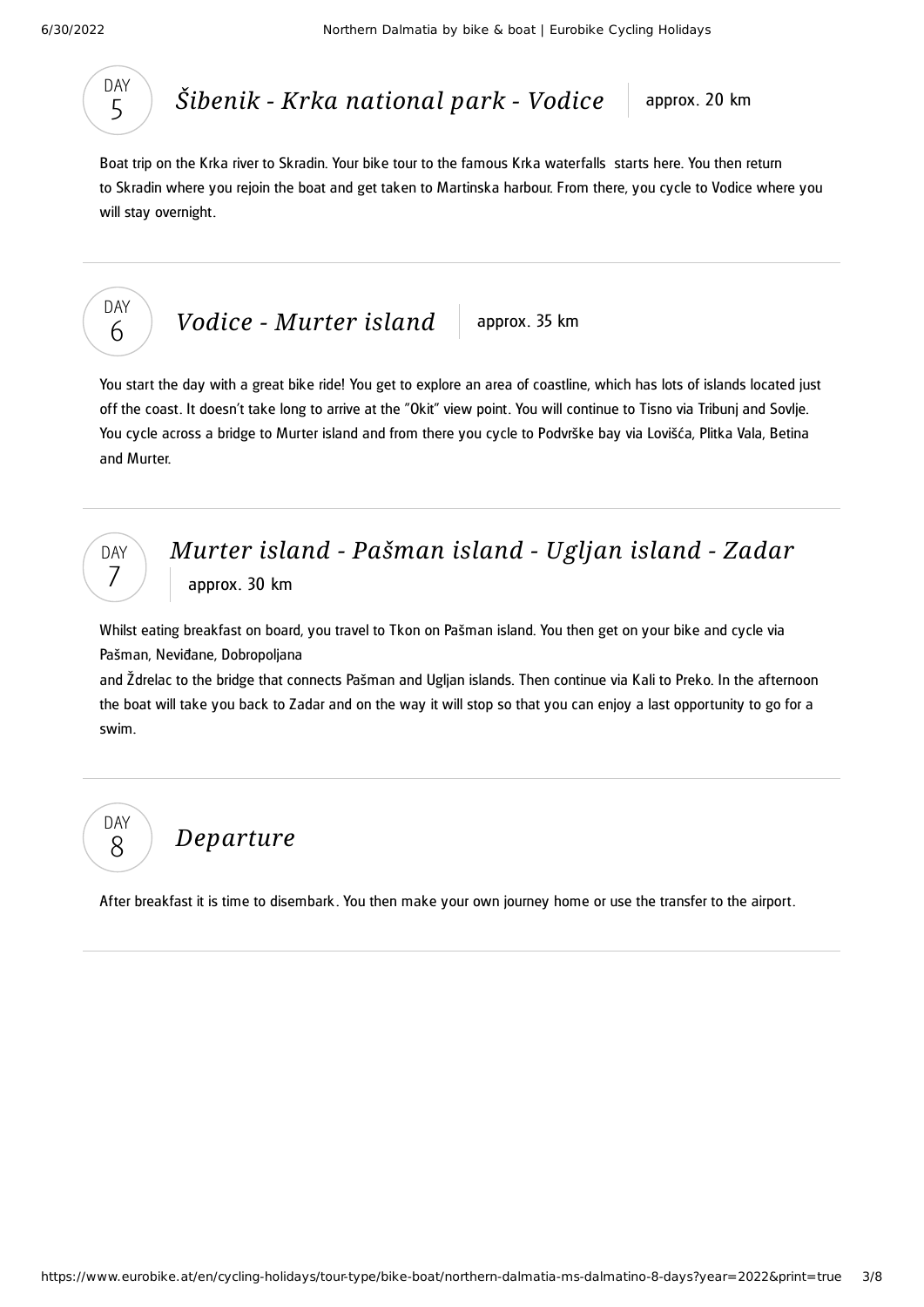# *Tour character*

The bike routes require a basic level of fitness, which you should have if you cycle on a regular basis. The routes can reach an altitude of about 100 – 300 metres. The daily routes cover a distance of about 20 to 35 km and do go across hilly and mountainous terrain. There is no time pressure for this though. Sometimes there are much steeper ascents and of course, it is allowed to push the bike.

The roads are mostly asphalted and there is little traffic outside of holiday-periods. Decide on your own if you want to cycle self-guided with maps and information material or with a tour guide. It is compulsory to wear a helmet if you are under the age of 18.

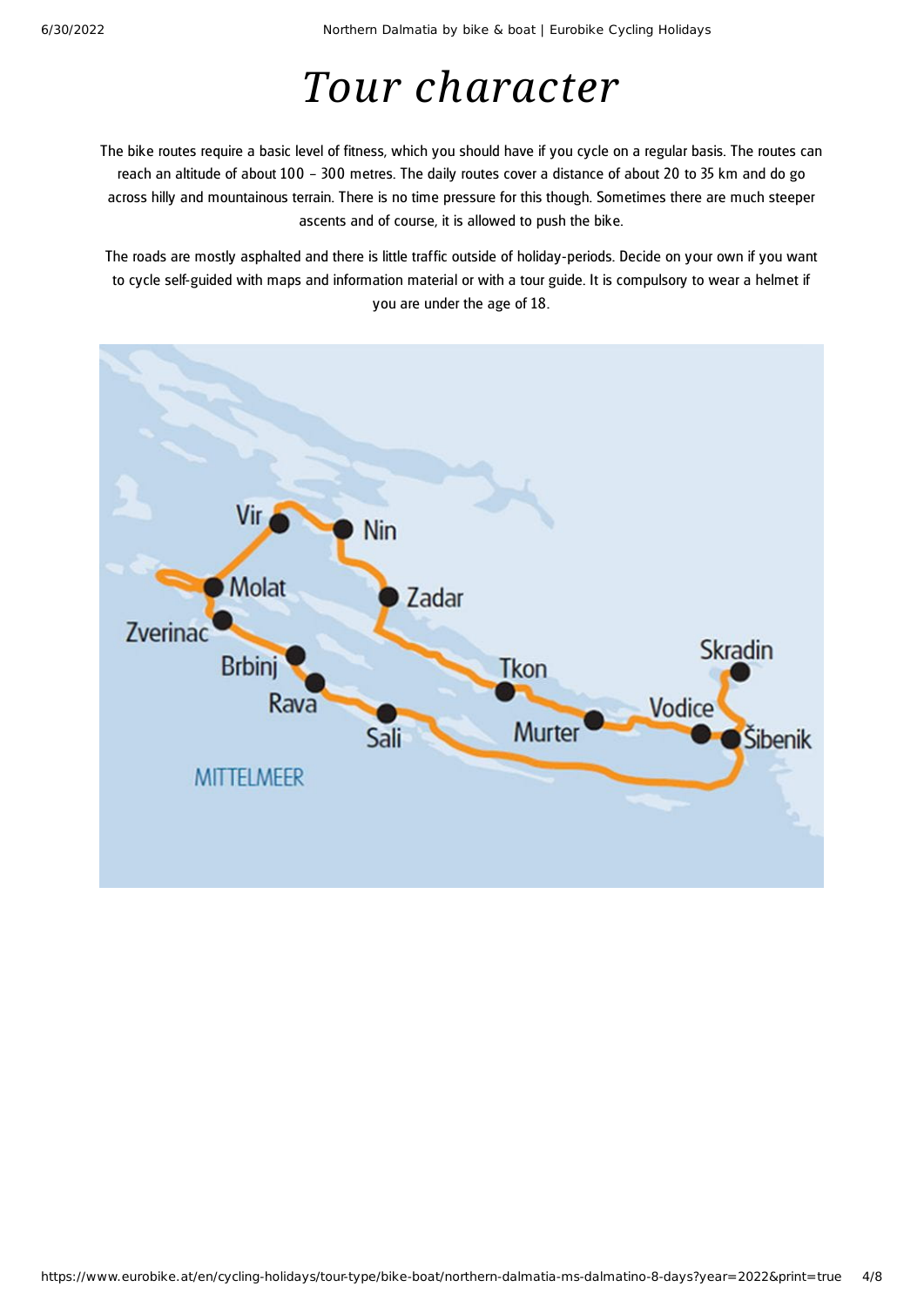## *Prices and events*

### *Place of arrival: Zadar*

|                                                                               | Season 1<br>07.05.2022<br>15.10.2022<br>Arrival<br>Saturday | Season 2<br>21.05.2022<br>01.10.2022<br>Arrival<br>Saturday | Season 3<br>28.05.2022<br>24.09.2022<br>Arrival<br>Saturday | Season 4<br>11.06.2022  <br>18.06.2022<br>25.06.2022<br>Arrival Saturday | Season 5<br>09.07.2022   13.08.2022  <br>27.08.2022   03.09.2022  <br>10.09.20221<br><b>Arrival Saturday</b> |  |
|-------------------------------------------------------------------------------|-------------------------------------------------------------|-------------------------------------------------------------|-------------------------------------------------------------|--------------------------------------------------------------------------|--------------------------------------------------------------------------------------------------------------|--|
| Bike & Sailing Through North Dalmatia, Dalmatino, 8 days guided, HR-DASND-08G |                                                             |                                                             |                                                             |                                                                          |                                                                                                              |  |
| Base price                                                                    | 649.00                                                      | 779.00                                                      | 87900                                                       | 929.00                                                                   | 979.00                                                                                                       |  |
| Surcharge 2-bed-cabin<br>single use                                           | 50%                                                         | 50%                                                         | 50%                                                         | 50%                                                                      | 50%                                                                                                          |  |

Visitor's tax and local charges: EUR 28, to be paid to the captain (children up to and including 11 years: EUR 14)

# *Our [rental](#page-4-0) bikes*

<span id="page-4-0"></span>

|                         | <b>Filter</b> |
|-------------------------|---------------|
| <b>Electric bike</b>    | 170.00        |
| 21-gear gents trekking  | 70.00         |
| 21-gear unisex trekking | 70.00         |

Prices per person in EUR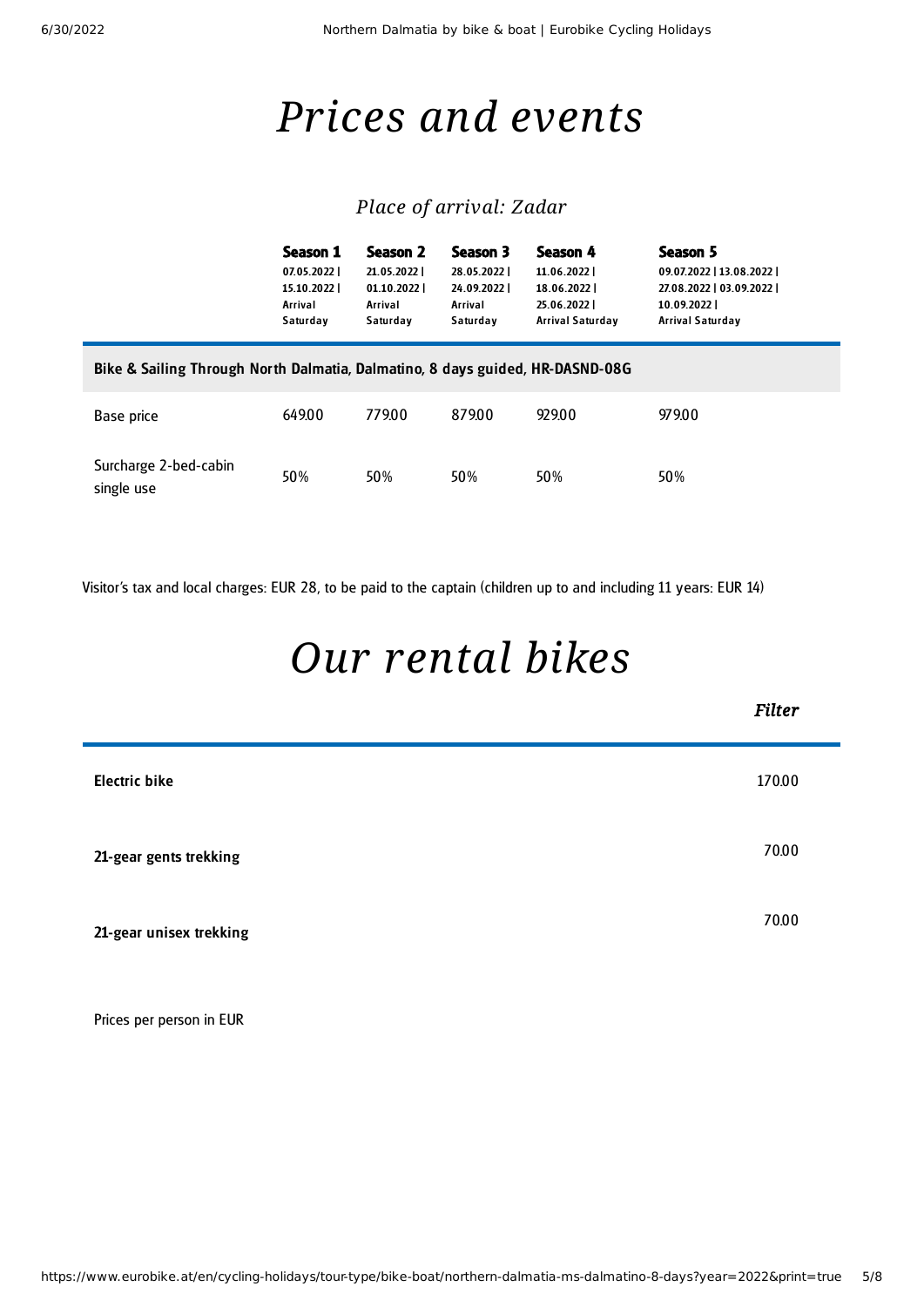# *Services and infos*

#### **Services**

#### Included:

- 7 nights on board in double cabins with shower/WC
- 7 x half board (breakfast and, depending on the daily programme, lunch or dinner)
- 1 x Captain's dinner
- Bed linen and towels supplied (2 small towels per person, bath towels are not provided)
- Guided cycling tours according to programme
- Entrance Telašćica Nature Park
- Entrance Kornati Islands National Park
- Krka Waterfalls National Park
- City walk / guided city tour Šibenik and Zadar
- Pre-travel documents (1 x per cabin)
- Map material for cycling tours on board
- 7 day service hotline

#### Not included:

Drinks on board and tips for guides and the crew.  $\bullet$ 

Due to the weather, the water level and tequnical problems there may appear eventual changes during the tour.

#### Infos

#### Arrival / Parking / Departure:

- Fly to Zadar
- If you drive: car park costs about  $\epsilon$  55, reservation  $\bullet$ is essential, to be paid for in kuna (HRK)

#### Number of participants:

Minimum of 15 people until 22 days before arrival

#### Notes:

Further important information according to the  $\bullet$ package travel law and additional information about your bike and boat trip can be found [here!](https://www.eurobike.at/en/travel-information/before-the-tour/pci-bike-boat)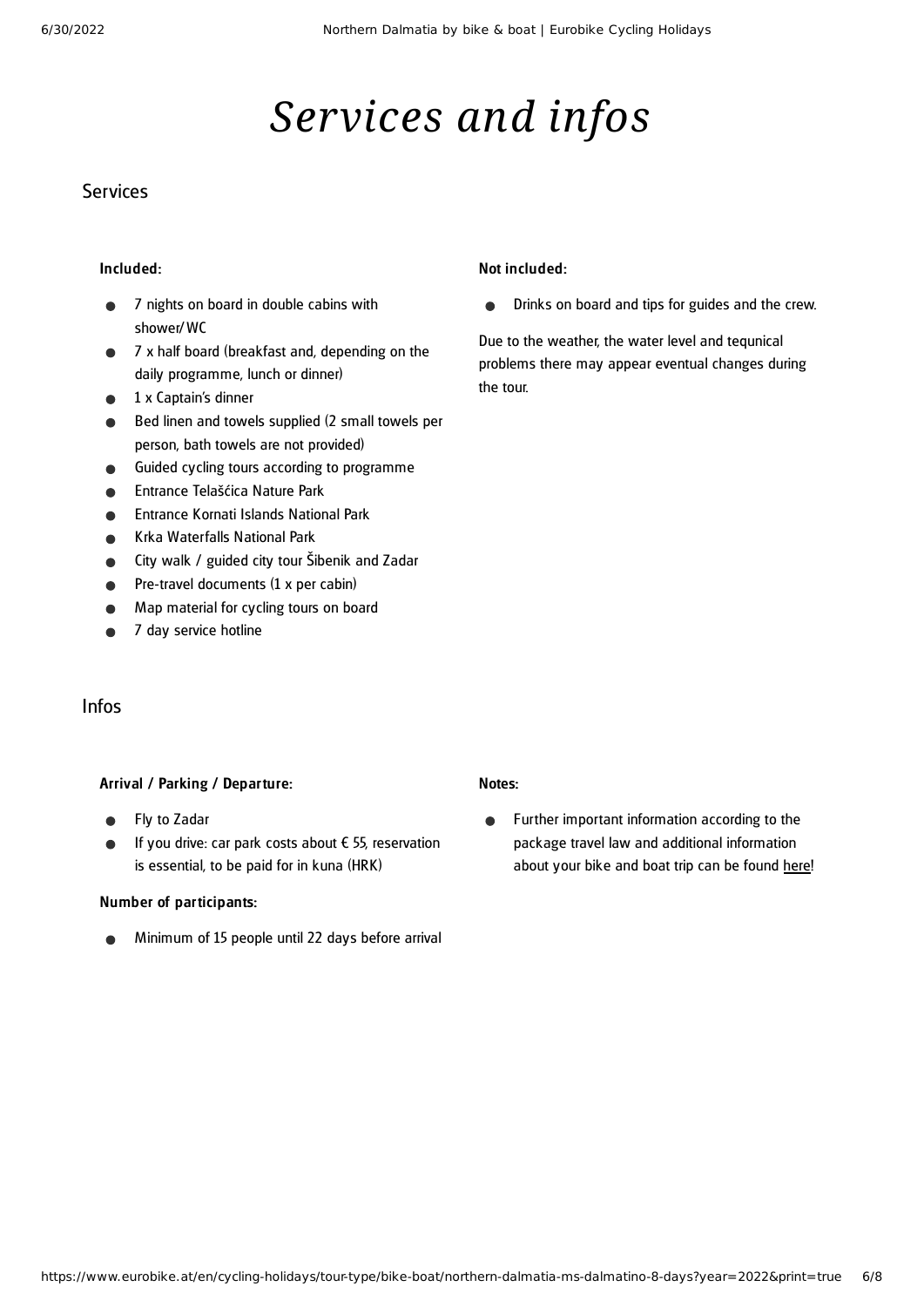# *Accommodation*



### *Dalmatino*

On this bicycle- and sailtour you discover many of islands. On board of the Dalmatino you traver through Northdalmatia.

Beds: *26* Cabinsize: *4-5m²* Crew: *4* Leng th: *26m* Width: *6,25m* Draught: *2,80m*